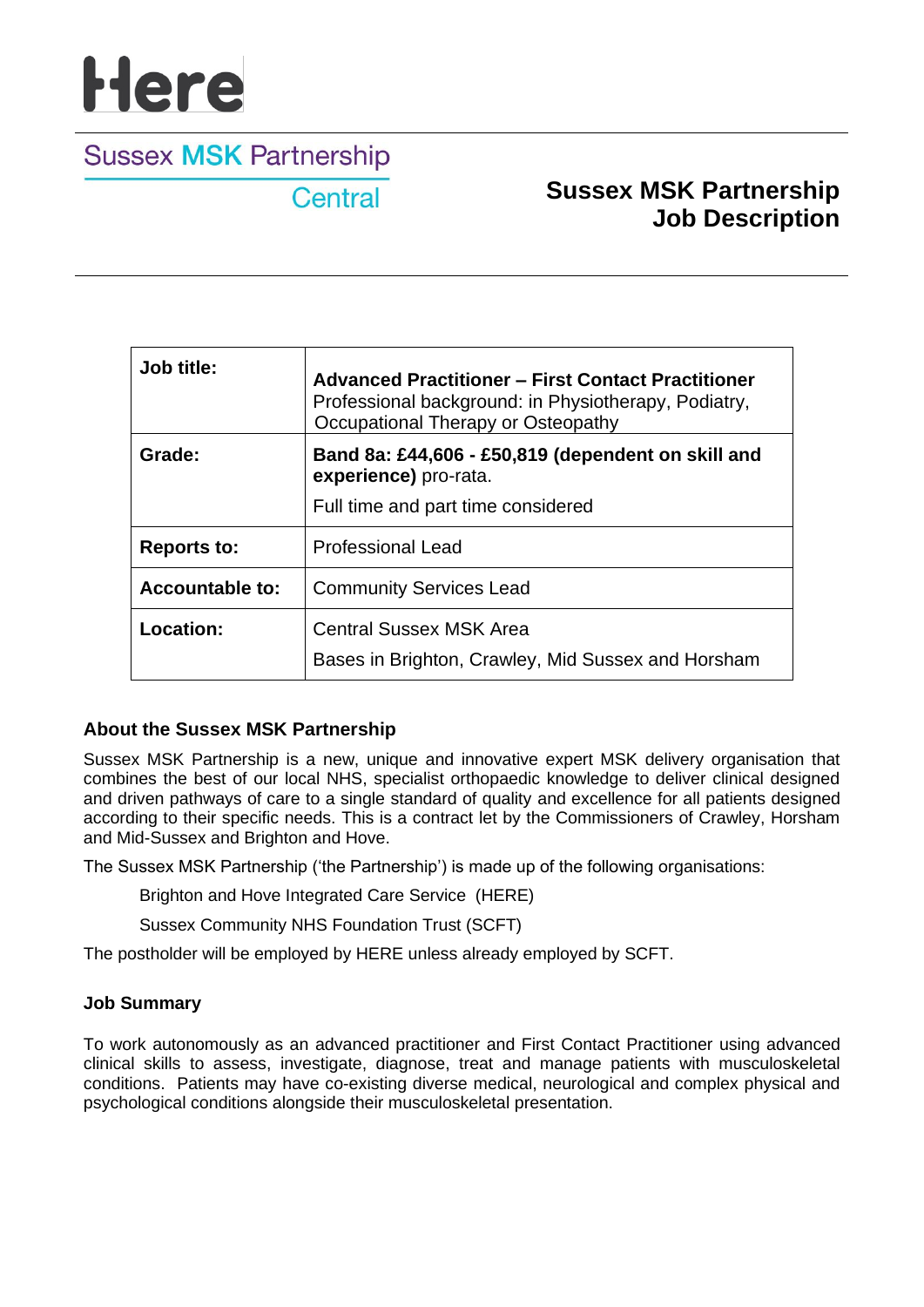# **Communication and Working Relationships**

- a) To be responsible for maintaining accurate and comprehensive patient treatment records in line with SCFT & HERE policies, professional standards of practice and service guidelines.
- b) To be available to present and share information to appropriate forums relevant to the role.
- c) To communicate a complexity of information to clients and carers where there may be significant barriers to understanding. This information may be distressing to clients and carers and may be associated with a high degree of emotion and conflict. This requires empathy, reassurance and negotiation skills and the ability to communicate effectively with aggressive, emotionally labile patients or those with psychological problems.
- d) To maintain effective lines of communication and effective working relationships with colleagues across the service in the multidisciplinary team, in order to provide optimum patient care.
- e) Initiate and maintain contacts with local clinical interest groups appropriate to the role and the Musculoskeletal Service.
- f) Attend and actively participate in multi-disciplinary meetings and / or case conferences appropriate to clinical speciality.
- g) To communicate effectively with colleagues in primary and secondary care to ensure optimum lines of communication between services and exchange of information regarding individual patients. This will include information regarding the results of the patient's clinical assessment in relation to on-going clinical management.

#### **Key Responsibilities**

- a) To utilise highly specialist assessment skills to determine clinical diagnosis with access to investigations and to formulate treatment plans. This involves triage and onwards referral of some patients to other specialties for opinion, investigation or intervention.
- b) To utilise and be aware of the importance of patient centred care, fully involving patients in decisions about the care and acknowledging their expertise in managing and making choices about their own condition. They should have knowledge of patient centred care models, motivational interviewing and making every contact count.
- c) To initiate medical investigations where appropriate (e.g., blood tests, x-rays, MRI)
- d) To interpret the results of clinical investigations, discuss when appropriate with colleagues, GP or the appropriate consultant and follow up the results of these investigations where necessary, communicating the results to the patient when appropriate, arranging further management as necessary.
- e) To treat and manage patients appropriately with a range of options including advice for GP, referring patients onto another Advanced Practitioner for an expert opinion, referring to physiotherapy, podiatry, occupational therapy, community services or follow up appointment in Interface clinics as necessary. This requires the analyses of complex information and the evaluation of a range of options, and negotiation with other members of musculoskeletal team regarding ongoing management to provide the most appropriate pathway of care for the patient.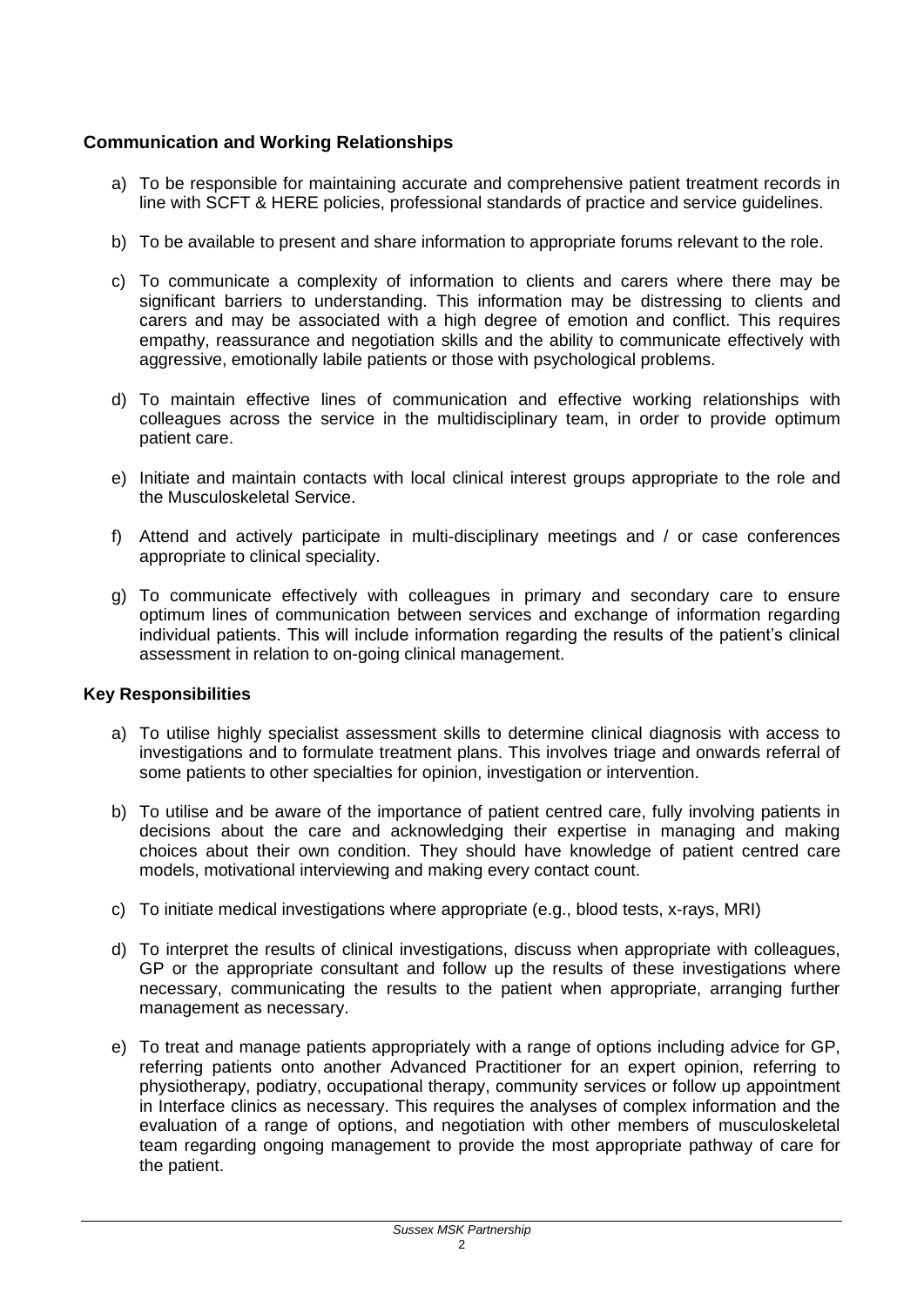- f) To accept clinical responsibility for a designated caseload of a range of musculoskeletal conditions.
- g) To demonstrate specialist physical skills inclusive of dexterity, co-ordination and sensory skills to carry out assessment and intervention including manual techniques and therapeutic handling.
- h) Take a lead role in the comprehensive assessment of patients presenting with complex acute and chronic musculoskeletal conditions utilising advanced practice and clinical reasoning skills.
- i) Determine diagnosis where possible and formulate individualised management and treatment plans, using a wide range of treatment skills/options to formulate a specialised and progressive programme of care.
- j) Participate in benchmarking and audit activities as an essential part of developing clinical effectiveness, monitoring professional standards and lead by example in the process of developing, implementing and maintaining clinical standards within area.

#### **Clinical**

- a) The post holder will participate in triaging, screening and prioritising referrals made to the MSK service (including physiotherapy). In conjunction with other colleagues within the MSK service, the post holder will determine the appropriate clinical pathway for these patients.
- b) To discuss the management plan with patients using a patient centred care approach to care.
- c) To support research and to contribute to the future development of the musculoskeletal service.
- d) The post holder will assist in the planning, co-ordinating and development of the service and will participate in evaluating newly implemented service plans.
- e) The post holder will actively participate in the MSK and physiotherapy clinical network including multi-disciplinary Team (MDT) meetings, education and sessions.
- f) The postholder will work across MSK interface clinics, First contact practitioner clinics and physiotherapy providing rehabilitative expertise and creating a more sustainable specialist workforce.

#### **Quality/Clinical Governance**

- a) To have a sound knowledge of the principles of clinical governance and understand the benefits to patients and staff.
- b) To understand the clinical governance structure within the organisation and how you may be involved.
- c) To participate in clinical governance activities within the service and where applicable across organisational boundaries.
- d) To ensure that you continuously look for ways to improve the quality of the service or care you provide to patients or other services/departments, where appropriate.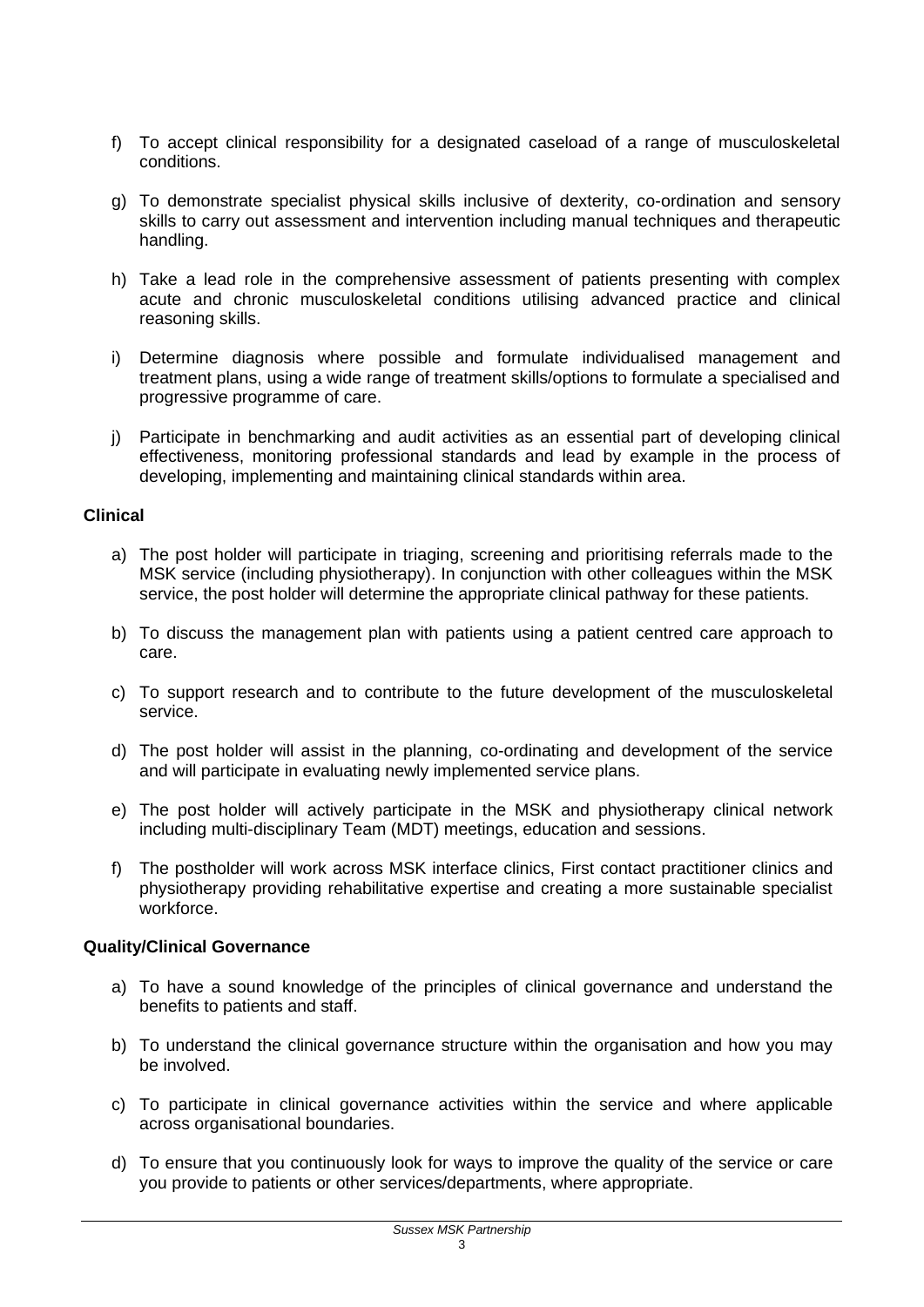- e) To explore ways to involve and consult with patients, public and carers when developing or evaluating services or the care you provide, where appropriate.
- f) To ensure patient confidentiality is always maintained and that you do not access patient related information (either electronic or paper based) which you do not need during your work.

#### **Management**

- a) To contribute to the development, co-ordination and delivery of the service via membership of the multi-disciplinary team.
- b) To participate and contribute to the planning and organisation of clinical and service-based activity inclusive of the contextual development of government policy as it pertains to the specialism.
- c) To determine priorities for own work, balancing other patient related and professional demands.
- d) To review policies and procedures and clinical guidelines to ensure they are up to date, as required. This will involve pathways and policies and involvement in multi-disciplinary policy review.

#### **a) Teaching and Development**

- a) To be aware of the level of evidence base pertaining to practice and to always keep up to date with research in order to maintain and develop practice in line with proven methods of care.
- b) To continually evaluate practice individually and within the specialist team through relevant audit of professional practices and professional standards.
- c) To be aware of research methodology and to participate in research and development activity within the service, linking with regional and national initiatives pertaining to research and development.
- d) To adopt and implement the use of outcome measures to audit the clinical effectiveness of the service and facilitate service development.
- e) Maintain professional registration and competency to practice at an advanced level, taking responsibility for ensuring own knowledge and skills are up to date by engaging in and directing continuous professional development and lifelong learning, including the maintenance of a CPD portfolio which reflects the development of knowledge and skills. To be aware of and working towards the FCP roadmap for accreditation as an FCP.
- f) To provide education and training to primary care staff and more junior clinical staff to support their on-going clinical reasoning development and to provide education to referrers via the triage and feedback mechanism.

#### **Staff Management**

- a) To provide specialist advice to clinical colleagues and to educate others at post graduate level.
- b) To provide specialist advice and training to other health professionals when required and to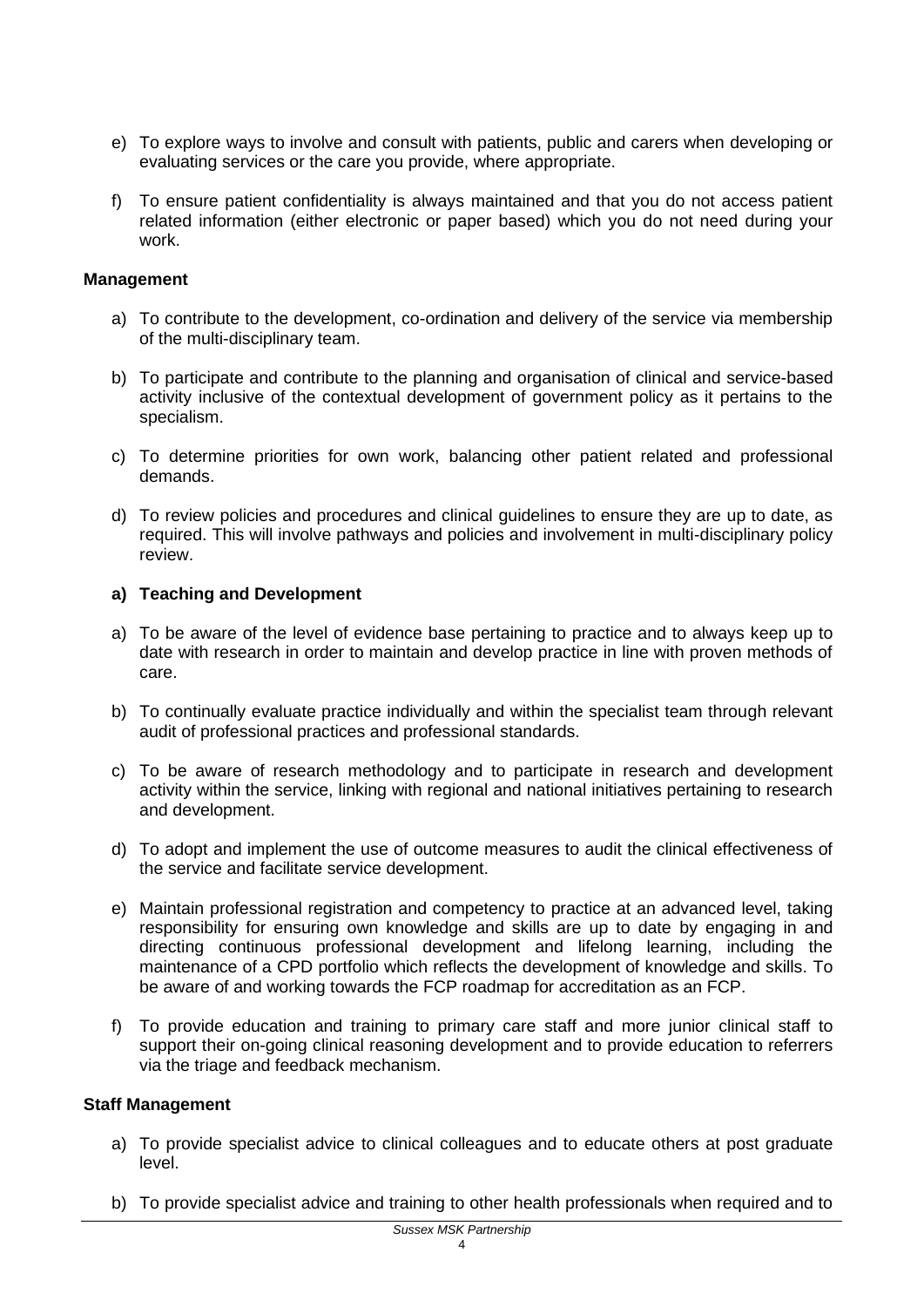work closely with the multi-disciplinary team and other agencies.

a) c) To be responsible for the supervision and performance management of more junior staff or students. This will include the use of formal appraisal and clinical supervision documentation.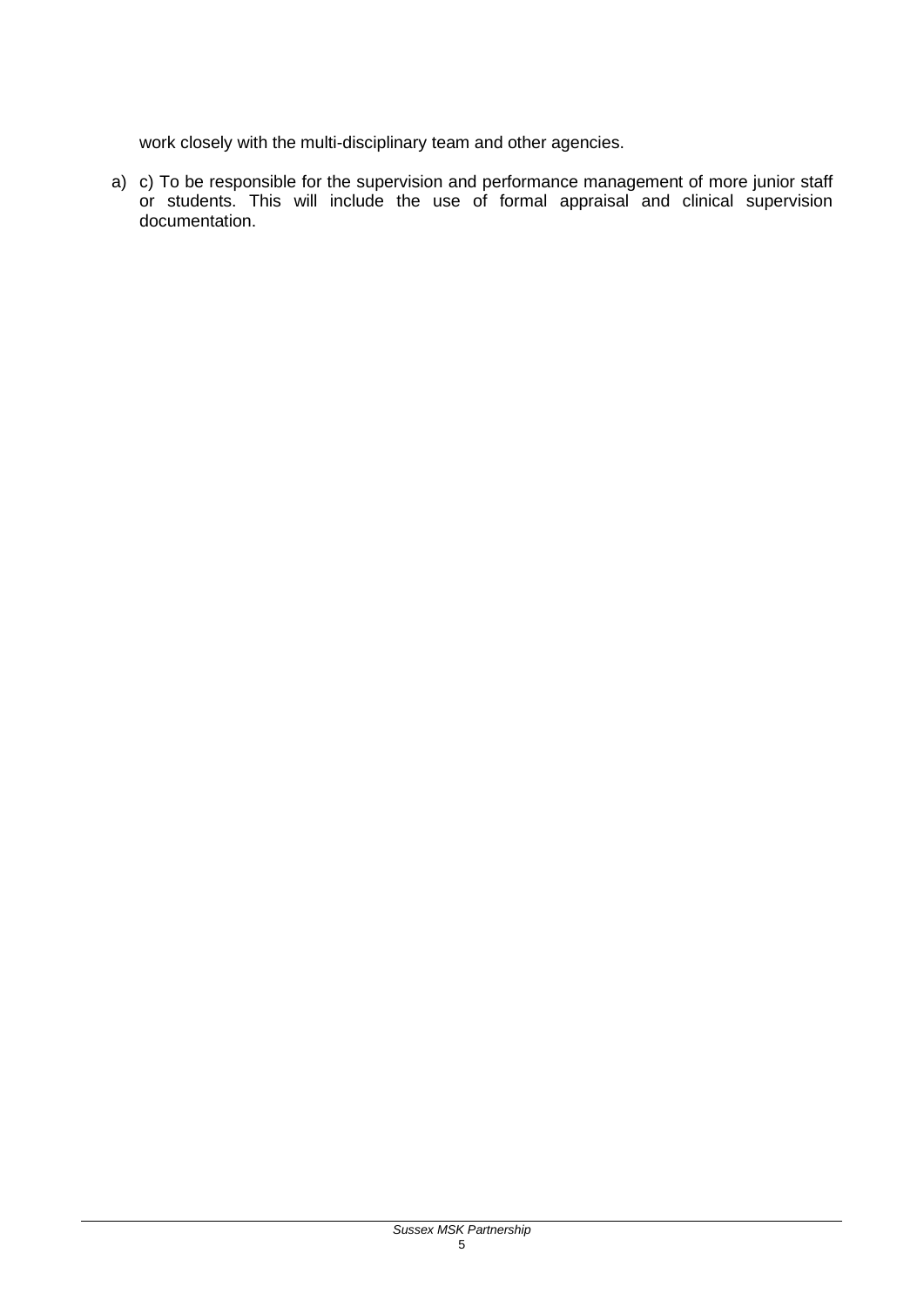# **Organisation Chart**



# **Flexibility**

This job description is intended to provide a broad outline of the role. The postholder may be required to carry out other duties commensurate with their banding and competence.

#### **Policies and Procedures**

The postholder is required to familiarise themselves with all SCFT/HERE policies and procedures and to comply with these at all times.

### **Confidentiality**

As an employee of SCFT/HERE you may gain knowledge of a highly confidential nature relating to the private affairs, diagnosis and treatment of patients, information affecting members of the public, matters concerning staff and details of items under consideration by SCFT/HERE. Under no circumstances should such information be divulged or passed to any unauthorized person. This includes holding conversations with colleagues concerning patients or staff in situations where the conversation may be overheard. Breaches of confidence will result in disciplinary action which may involve dismissal.

#### **Health and Safety**

All staff have a responsibility to maintain the health and safety of self and others within the performance of their duties.

Employees must be aware of the responsibilities placed on them under the Health and Safety at Work Act (1974) and must follow these in full at all times, including ensuring that they act in line with all agreed procedures at all times in order to maintain a safe environment for patients, visitors and colleagues.

### **Equality and Diversity**

HERE/SCFT policies and practices are designed to ensure equality of opportunity in employment and service delivery. All staff are expected to comply with these policies and practices.

SCFT is working towards equality and has policies relating to the equality of opportunity in employment and service delivery. All staff are expected to comply with these policies.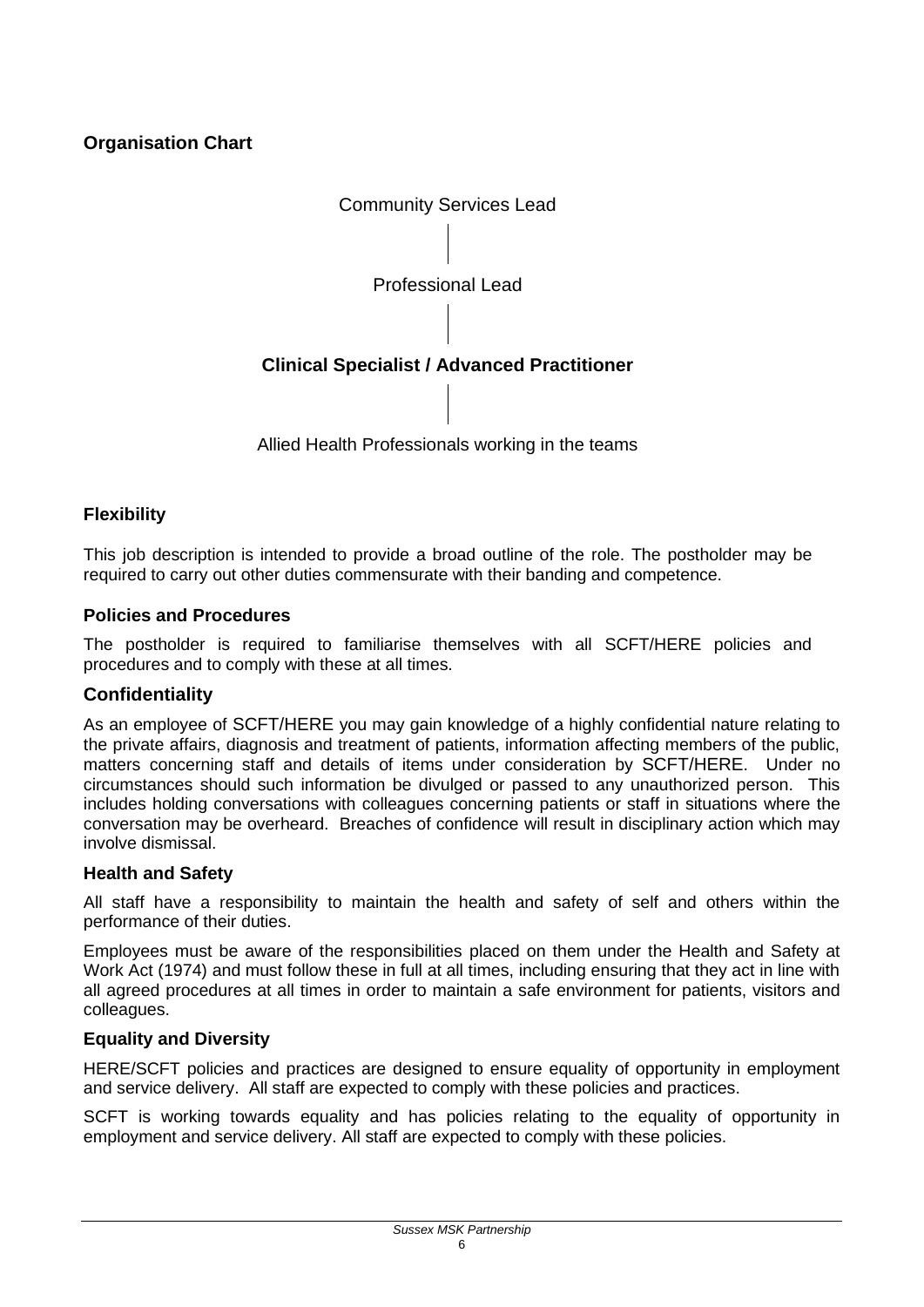# **Use of Technology**

SCFT/HERE is making increased use of computer technology. The majority of employees (both clinical and non-clinical) should expect to use automated information systems in their work in order to improve quality and co-ordination of services, and to enable faster and more certain communication within SCFT/HERE. Necessary training will be provided.

# **No Smoking Policy**

a) SCFT/HERE operates a no-smoking policy, in line with Government legislation. This applies to all staff, visitors and patients. It is a condition of employment for staff that they do not smoke whilst on duty or in uniform or anywhere on SCFT/HERE premises. This includes electronic cigarettes.

b) Whilst we do not discriminate against employing smokers, they are expected to adhere to this policy and all prospective employees should be aware of this.

### **Professional Registration**

All employees who are required to be a member of a professional body are required to hold relevant registration and must comply with the standards and guidelines of their professional practice, education and conduct and must act at all times within the boundary of the code of conduct.

### **Infection Prevention and Control**

Infection Prevention and Control is everybody's responsibility. All staff, both clinical and non-clinical are required to adhere to the SCFT/HERE Infection Prevention and Control policy and make every effort to maintain high standards of infection prevention and control at all times thereby reducing the burden of Health Care Associated Infections.

### **Safeguarding Children, Young People and Vulnerable Adults**

SCFT/HERE is committed to safeguarding and promoting the welfare of children, young people and vulnerable adults and expects all staff and volunteers to share this commitment. Rigorous recruitment checks are carried out and successful applicants may be required to undertake an Enhanced Disclosure via the Disclosure and Barring Service (DBS).

### **Quality**

Excellent care at the heart of the community is our SCFT/HERE vision. To make sure our care meets this high standard all staff must ensure that the three themes of quality care are provided in every encounter they have with our patients. The three themes are safe care, effective care and patient-centred care.